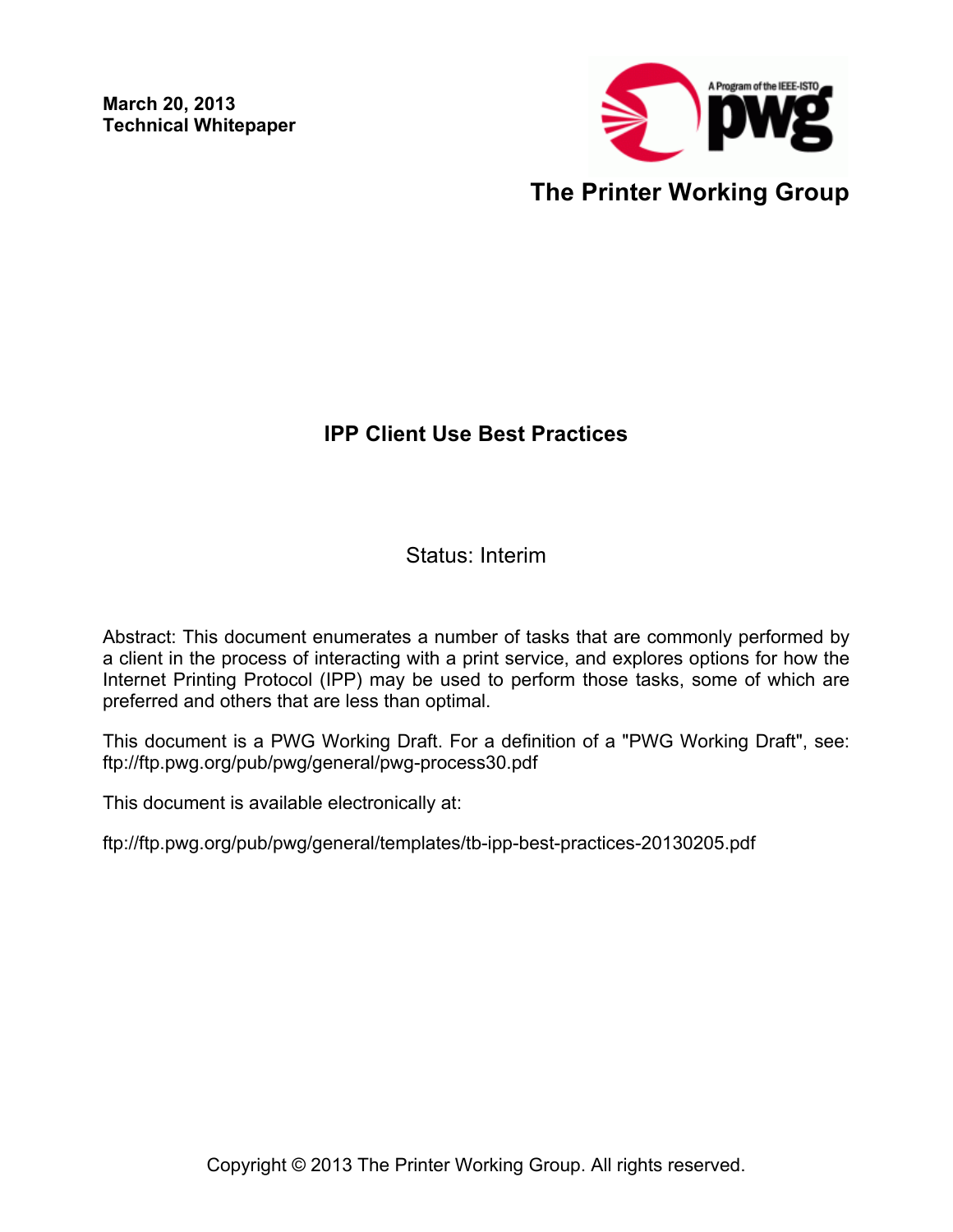Copyright © 2013 The Printer Working Group. All rights reserved.

 This document may be copied and furnished to others, and derivative works that comment on, or otherwise explain it or assist in its implementation may be prepared, copied, published and distributed, in whole or in part, without restriction of any kind, provided that the above copyright notice, this paragraph and the title of the Document as referenced below are included on all such copies and derivative works. However, this document itself may not be modified in any way, such as by removing the copyright notice or references to the IEEE-ISTO and the Printer Working Group, a program of the IEEE-ISTO.

Title: *IPP Client Use Best Practices*

 The IEEE-ISTO and the Printer Working Group DISCLAIM ANY AND ALL WARRANTIES, WHETHER EXPRESS OR IMPLIED INCLUDING (WITHOUT LIMITATION) ANY IMPLIED

- WARRANTIES OF MERCHANTABILITY OR FITNESS FOR A PARTICULAR PURPOSE.
- The Printer Working Group, a program of the IEEE-ISTO, reserves the right to make changes to the document without further notice. The document may be updated, replaced
- or made obsolete by other documents at any time.

 The IEEE-ISTO takes no position regarding the validity or scope of any intellectual property or other rights that might be claimed to pertain to the implementation or use of the technology described in this document or the extent to which any license under such rights might or might not be available; neither does it represent that it has made any effort to identify any such rights.

 The IEEE-ISTO invites any interested party to bring to its attention any copyrights, patents, 22 or patent applications, or other proprietary rights which may cover technology that may be required to implement the contents of this document. The IEEE-ISTO and its programs shall not be responsible for identifying patents for which a license may be required by a document and/or IEEE-ISTO Industry Group Standard or for conducting inquiries into the legal validity or scope of those patents that are brought to its attention. Inquiries may be 27 submitted to the IEEE-ISTO by e-mail at: ieee-isto@ieee.org.

 The Printer Working Group acknowledges that the IEEE-ISTO (acting itself or through its designees) is, and shall at all times, be the sole entity that may authorize the use of certification marks, trademarks, or other special designations to indicate compliance with these materials.

 Use of this document is wholly voluntary. The existence of this document does not imply that there are no other ways to produce, test, measure, purchase, market, or provide other goods and services related to its scope.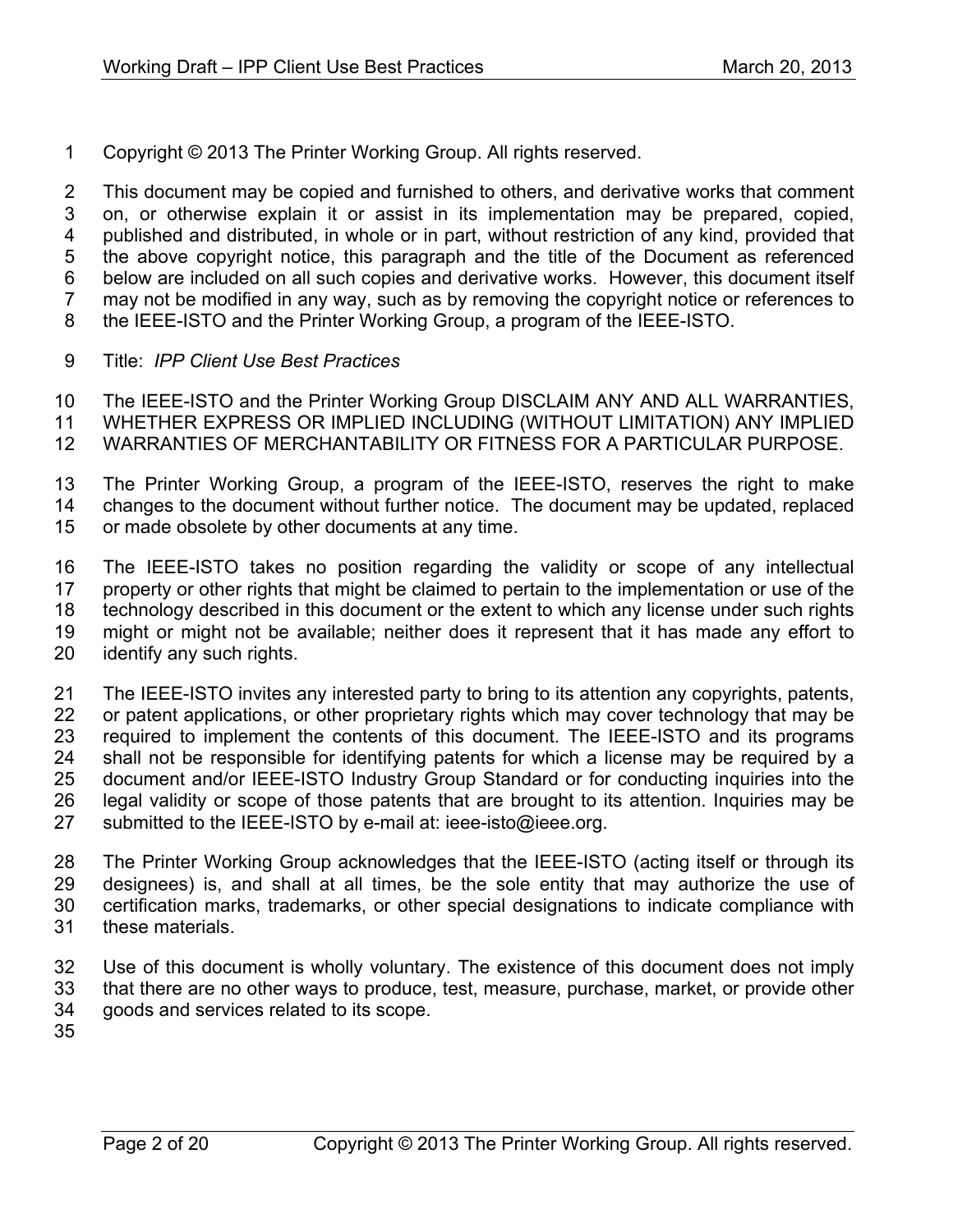#### **About the IEEE-ISTO**

 The IEEE-ISTO is a not-for-profit corporation offering industry groups an innovative and flexible operational forum and support services. The IEEE-ISTO provides a forum not only to develop standards, but also to facilitate activities that support the implementation and acceptance of standards in the marketplace. The organization is affiliated with the IEEE (http://www.ieee.org/) and the IEEE Standards Association (http://standards.ieee.org/).

- For additional information regarding the IEEE-ISTO and its industry programs visit:
- http://www.ieee-isto.org

#### **About the IEEE-ISTO PWG**

 The Printer Working Group (or PWG) is a Program of the IEEE Industry Standards and Technology Organization (ISTO) with member organizations including printer manufacturers, print server developers, operating system providers, network operating systems providers, network connectivity vendors, and print management application developers. The group is chartered to make printers and the applications and operating systems supporting them work together better. All references to the PWG in this document implicitly mean "The Printer Working Group, a Program of the IEEE ISTO." In order to meet this objective, the PWG will document the results of their work as open standards that define print related protocols, interfaces, procedures and conventions. Printer manufacturers and vendors of printer related software will benefit from the interoperability provided by voluntary conformance to these standards.

 In general, a PWG standard is a specification that is stable, well understood, and is technically competent, has multiple, independent and interoperable implementations with substantial operational experience, and enjoys significant public support.

- For additional information regarding the Printer Working Group visit:
- http://www.pwg.org
- Contact information:
- The Printer Working Group
- c/o The IEEE Industry Standards and Technology Organization
- 445 Hoes Lane
- Piscataway, NJ 08854
- USA
-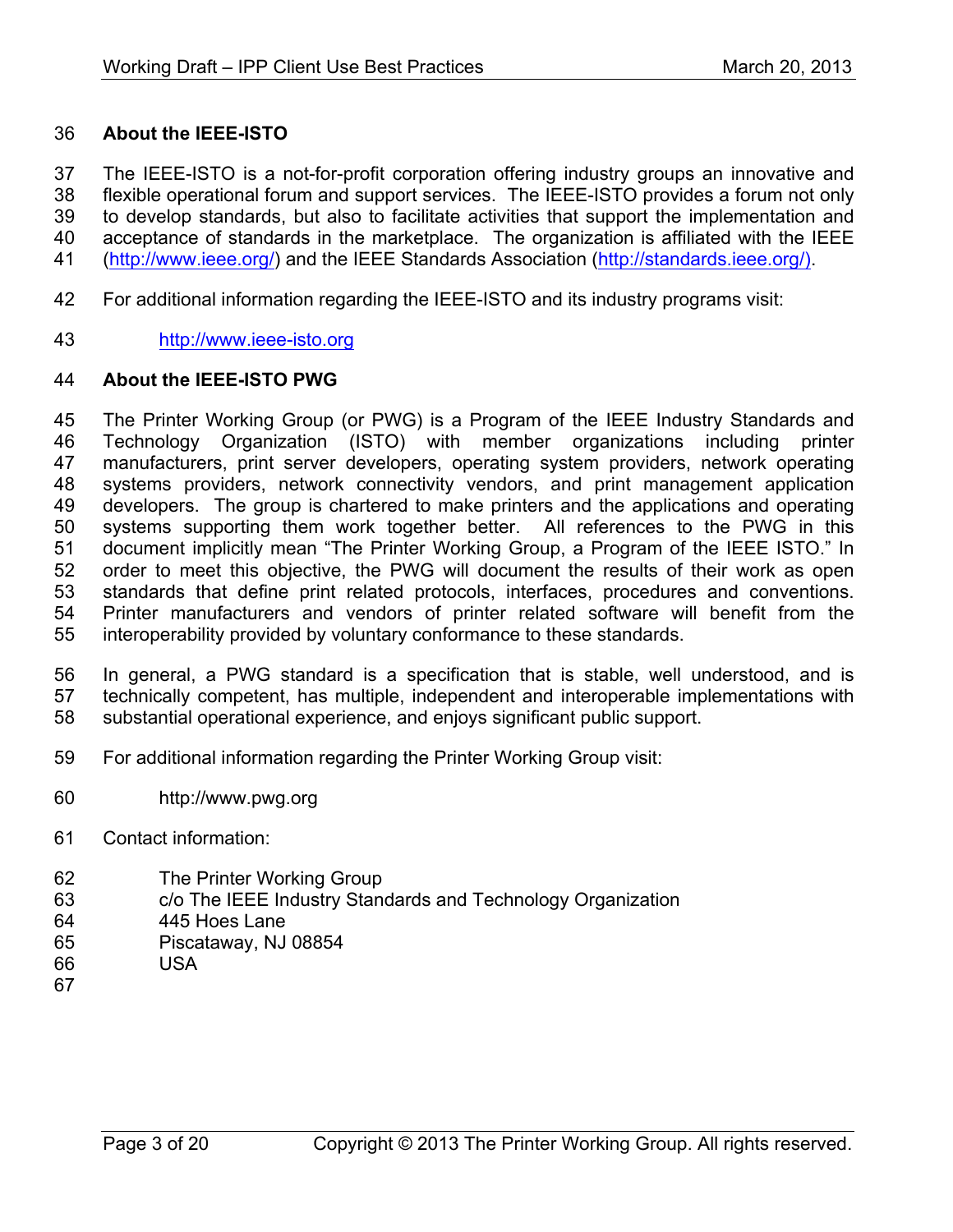### **About the Internet Printing Protocol Work Group**

 The Internet Printing Protocol (IPP) working group has developed a modern, full-featured network printing protocol, which is now the industry standard. IPP allows a print client to query a printer for its supported capabilities, features, and parameters to allow the selection of an appropriate printer for each print job. IPP also provides job information prior to, during, and at the end of job processing.

For additional information regarding IPP visit:

#### http://www.pwg.org/ipp/

Implementers of this specification are encouraged to join the IPP mailing list in order to

participate in any discussions of the specification. Suggested additions, changes, or

clarification to this specification, should be sent to the IPP mailing list for consideration.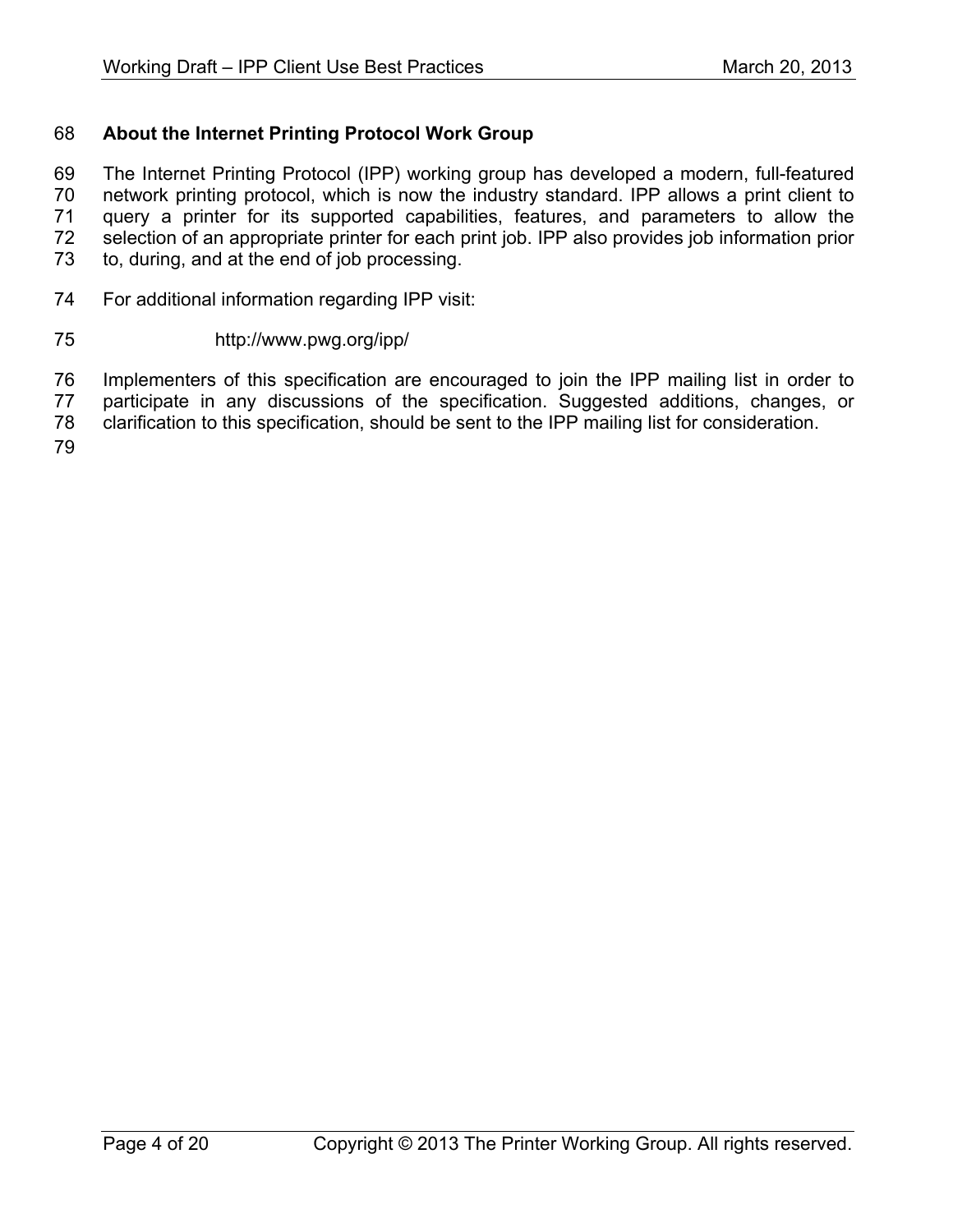| 80  | <b>Table of Contents</b>                                                           |  |
|-----|------------------------------------------------------------------------------------|--|
| 81  |                                                                                    |  |
| 82  |                                                                                    |  |
| 83  |                                                                                    |  |
| 84  |                                                                                    |  |
| 85  |                                                                                    |  |
| 86  |                                                                                    |  |
| 87  |                                                                                    |  |
| 88  |                                                                                    |  |
| 89  |                                                                                    |  |
| 90  |                                                                                    |  |
| 91  |                                                                                    |  |
| 92  |                                                                                    |  |
| 93  |                                                                                    |  |
| 94  |                                                                                    |  |
| 95  |                                                                                    |  |
| 96  | 4.1.2 Select A Printer Via User Provided DNS Hostname Or Raw Ipv4 / Ipv6 Address 9 |  |
| 97  |                                                                                    |  |
| 98  |                                                                                    |  |
| 99  |                                                                                    |  |
| 100 |                                                                                    |  |
| 101 |                                                                                    |  |
| 102 |                                                                                    |  |
| 103 |                                                                                    |  |
| 104 |                                                                                    |  |
| 105 |                                                                                    |  |
| 106 |                                                                                    |  |
| 107 |                                                                                    |  |
| 108 |                                                                                    |  |
| 109 |                                                                                    |  |
| 110 |                                                                                    |  |
| 111 |                                                                                    |  |
| 112 |                                                                                    |  |
| 113 |                                                                                    |  |
| 114 |                                                                                    |  |
| 115 |                                                                                    |  |
| 116 |                                                                                    |  |
| 117 |                                                                                    |  |
| 118 |                                                                                    |  |
| 119 |                                                                                    |  |
| 120 |                                                                                    |  |
| 121 |                                                                                    |  |
| 122 |                                                                                    |  |
| 123 |                                                                                    |  |
|     |                                                                                    |  |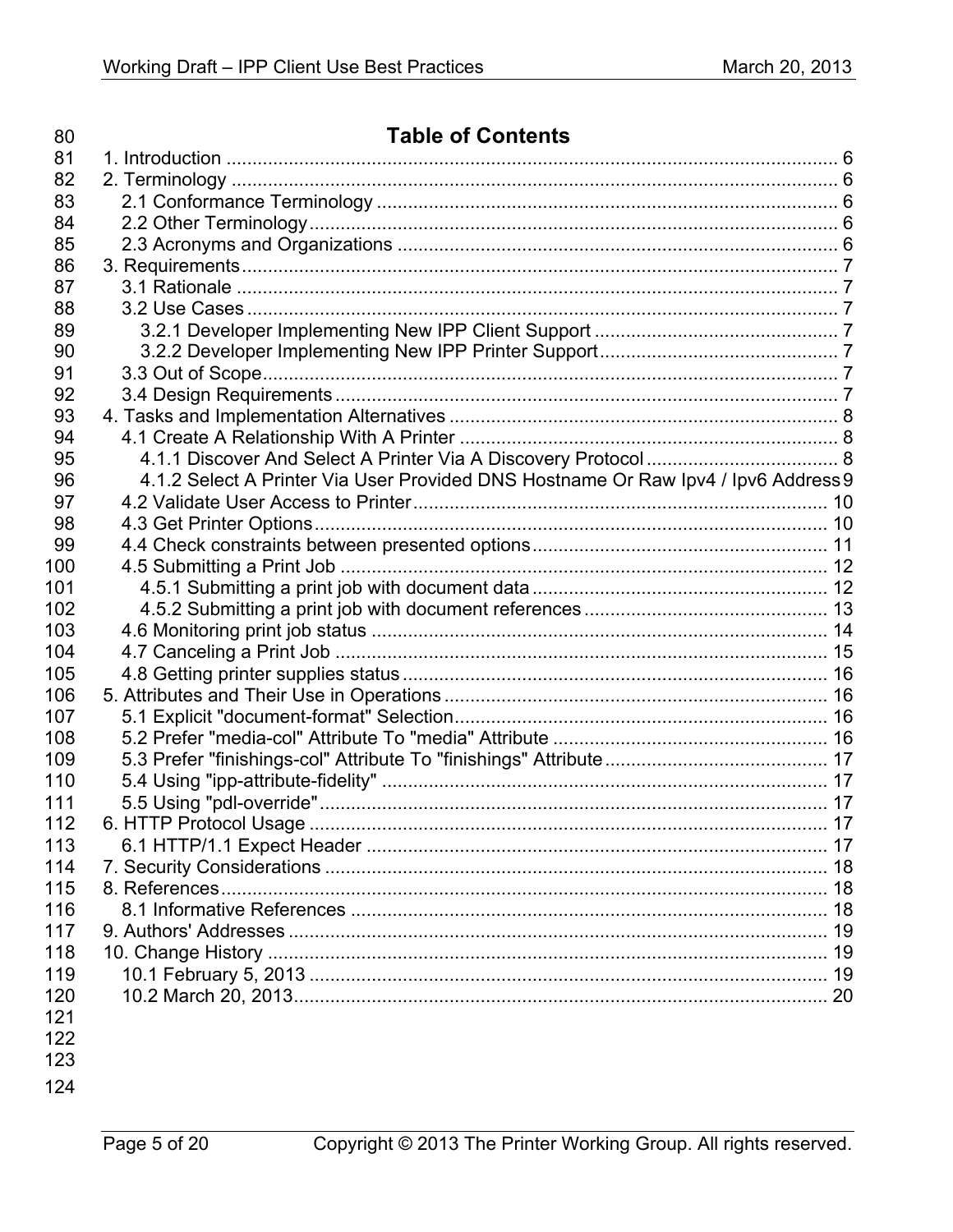# **1. Introduction**

 The use case descriptions below represent stages or sub-tasks that users perform in the process of using a printer. Each of these below include a textual description as well as a series of workflow options for how it might be implemented using IPP. Each workflow option will be informally labeled according to its perceived quality, using the set of labels {"BAD", "POOR", "GOOD", "BETTER", "BEST"}, that are ordered from least desirable to most desirable.

# **2. Terminology**

## **2.1 Conformance Terminology**

 Capitalized terms, such as MUST, MUST NOT, RECOMMENDED, REQUIRED, SHOULD, SHOULD NOT, MAY, and OPTIONAL, have special meaning relating to conformance as defined in Key words for use in RFCs to Indicate Requirement Levels [RFC2119]. The term CONDITIONALLY REQUIRED is additionally defined for a conformance requirement 138 that applies to a particular capability or feature.

### **2.2 Other Terminology**

*Capitalized Term In Italics*: definition of the term with any references as appropriate.

### **2.3 Acronyms and Organizations**

- *IANA*: Internet Assigned Numbers Authority, http://www.iana.org/
- *IETF*: Internet Engineering Task Force, http://www.ietf.org/
- *ISO*: International Organization for Standardization, http://www.iso.org/
- *PWG*: Printer Working Group, http://www.pwg.org/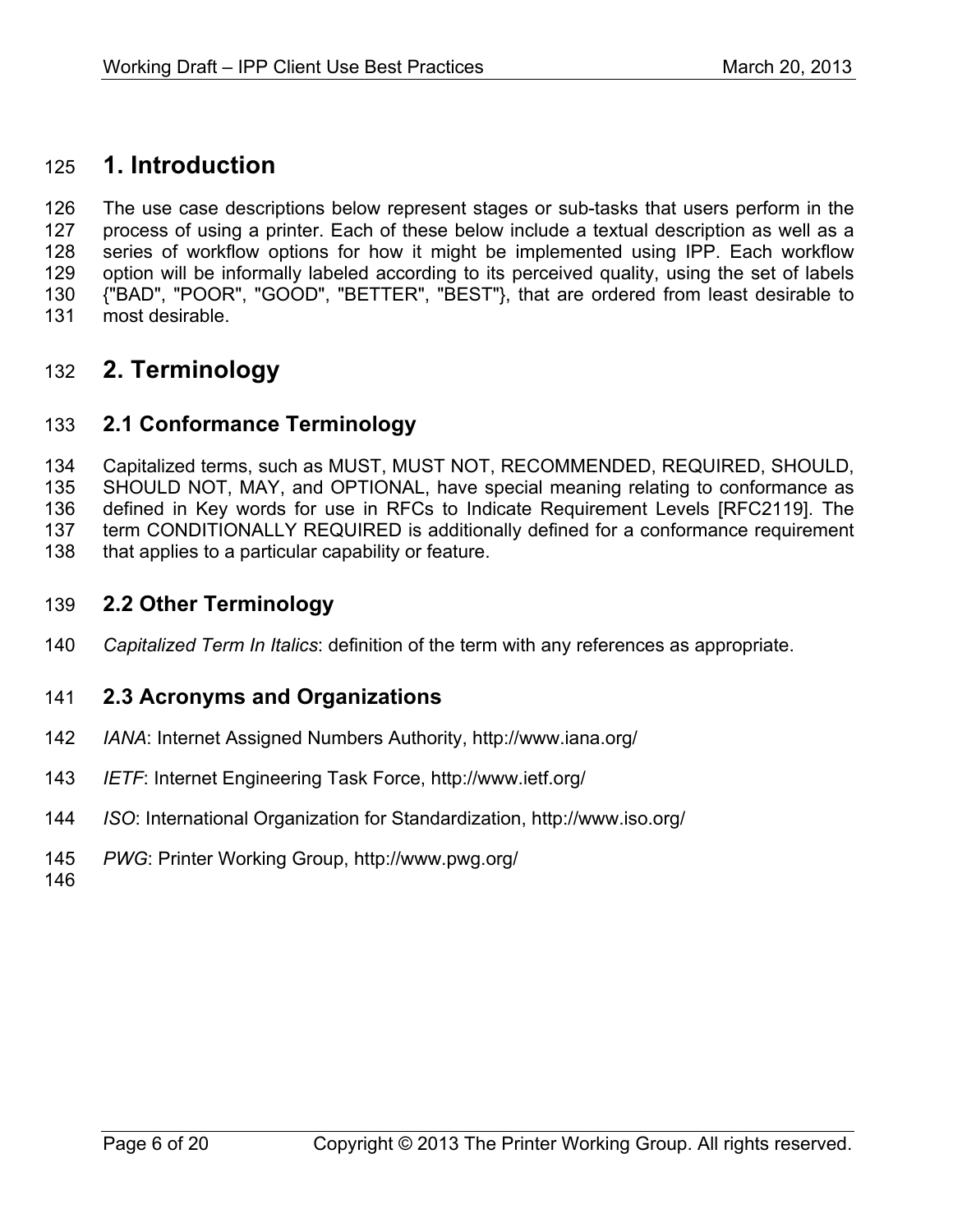# **3. Requirements**

#### **3.1 Rationale**

 The Internet Printing Protocol/1.1: Implementor's Guide [RFC3196] was ratified in November 2001. Since that time many extensions to IPP have been ratified, and the scope of use of IPP has grown considerably. Given all these extensions to IPP, implementers would benefit from an updated best practices document that covers the use of these extensions, as well as the core of IPP that has remained unchanged, to assist implementers in their efforts to deliver a quality client experience.

#### **3.2 Use Cases**

#### **3.2.1 Developer Implementing New IPP Client Support**

 Garrett is a developer working on a new client platform that is adding system-level printing support. Many printers support IPP Everywhere [PWG5100.14], so he plans to implement 160 printing support in his client platform using this standard as well. But IPP Everywhere and its related standards don't describe how best to use IPP for the various tasks his software must perform, in order to deliver a quality client user experience. He finds RFC 3196 but its recommendations are insufficient. Using the IPP Use Best Practices document, he is able to avoid some common design pitfalls and quickly deliver a quality IPP client experience.

#### **3.2.2 Developer Implementing New IPP Printer Support**

 Duncan is a firmware developer at a printer vendor creating a new printer that implements IPP Everywhere. In reading the IPP Client Use Best Practices, he can more easily anticipate how some segment of clients implemented according to these practices are likely to behave, and more rapidly understand how the various operations can be used with one another to achieve certain tasks.

### **3.3 Out of Scope**

- The following are considered out of scope for this specification:
- 174 1. Specifications to extend or replace portions of the Internet Printing Protocol itself
- 2. Normative requirements regarding user experience

### **3.4 Design Requirements**

The design requirements for this specification are: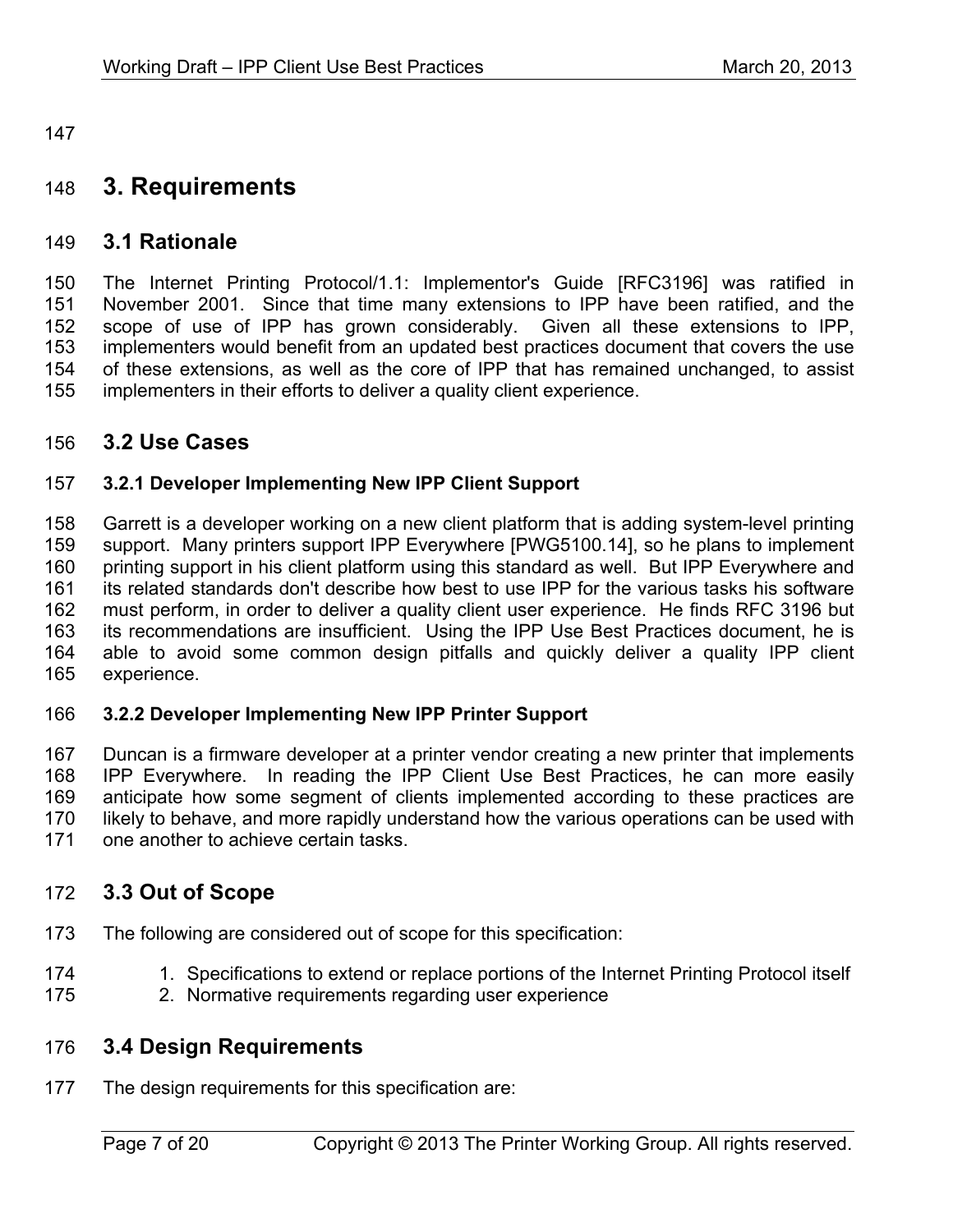- 178 1. Explore tasks performed by client implementations
- 2. Enumerate a series of alternatives
- 3. Rank those options according to a non-numeric qualitative grading scheme

# **4. Tasks and Implementation Alternatives**

 For a number of tasks, the set of IPP operations provides a rich enough set of semantics that it is possible to perform those tasks in a few different ways. In this section a number of common tasks will be enumerated, and some alternatives for how those tasks might be

performed will be evaluated.

## **4.1 Create A Relationship With A Printer**

 You can't print to a printer if you cannot establish a connection to it. Historically, connecting to a printer to establish a "relationship" with it meant identifying a printer and then creating a persistent local records and resources for that printer relationship with your system's print spooler. This was called a "print queue", and it involved binding drivers to create the relationships needed to communicate at the different levels, and then keeping record of that set of relationships so that it could be re-used at a later time. The set of printers or other devices the user's system might encounter was relatively small and fairly static.

 More recent re-thinking of this relationship between client and printer has resulted in more "dynamic" relationship creation, where universal drivers can interrogate a device hosting a print service using a standardized protocol solution stack, and using that dynamically ascertain and update print service attributes. In this paradigm, a "persistent" print service record is more like a Web browser bookmark.

 Both paradigms still require a method of identifying the target devices. That can be done using dynamic service discovery protocols where the services respond to discovery requests, or explicitly by name (host name or raw IPv4/IPv6 address).

#### **4.1.1 Discover And Select A Printer Via A Discovery Protocol**

 Discovery protocols are used to identify instances of print services or printers by searching the network for service types or device types. This helps the user by making it so that they don't need to do a physical survey of devices' addresses.

 Regardless of the actual discovery protocol used, the APIs driving the protocols generally can be used in either a synchronous or asynchronous fashion. Unfortunately, many legacy software systems (as well as developers) are accustomed to the synchronous model, which is easily identified by the presence of a "refresh button". The synchronous model is not as user friendly as the asynchronous model, but it is somewhat easier to write programs in a synchronous way than an asynchronous way.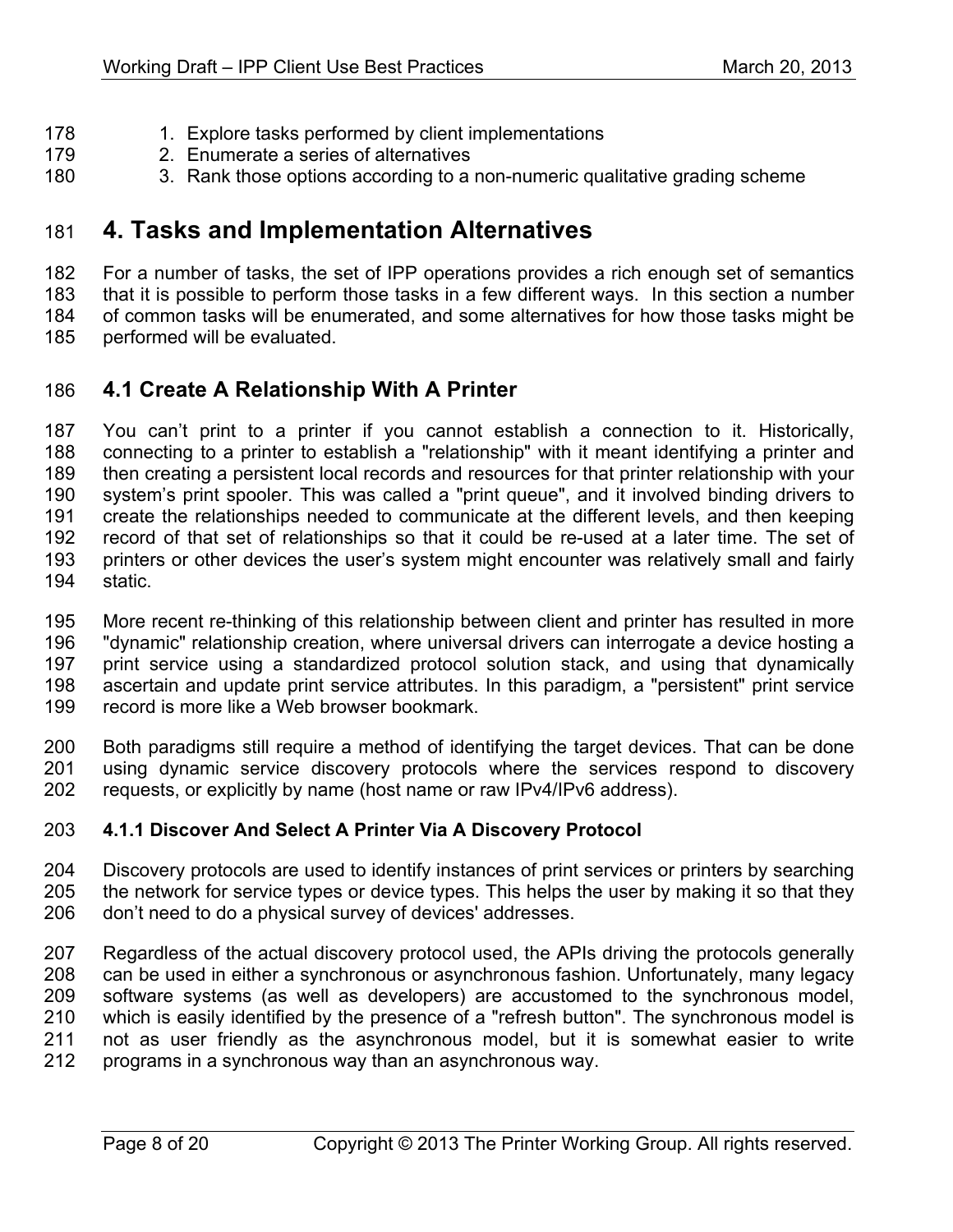#### **Options**

| 214 | POOR:                                                                             |
|-----|-----------------------------------------------------------------------------------|
| 215 | Perform network discovery with a synchronous API<br>$\cap$                        |
| 216 | Show progress bar                                                                 |
| 217 | Discovery.Start()                                                                 |
| 218 | $sleep(X)$ where X is some reasonably short number of seconds<br>п                |
| 219 | Discovery.Stop()                                                                  |
| 220 | $\circ$ Present the results of the discovery process                              |
| 221 | "Refresh" button restarts the process<br>$\circ$                                  |
| 222 | Why this is bad:                                                                  |
| 223 | List contents can be stale                                                        |
| 224 | Results are not "live"                                                            |
| 225 | "Reset" button is unnecessary and is a crutch<br>$\bullet$                        |
| 226 | $\circ$ User selects a printer and presses "Continue" or equivalent               |
| 227 | BETTER:                                                                           |
| 228 | Perform network discovery with an asynchronous API<br>$\circ$                     |
| 229 | Show List UI widget                                                               |
| 230 | Discovery. Start() with a callback<br>ш                                           |
| 231 | Callback is called when discovery responses (add or remove) are<br>$\blacksquare$ |
| 232 | received                                                                          |
| 233 | User selects a printer and presses "Continue" or equivalent<br>$\circ$            |
| 234 | Discovery.Stop()                                                                  |
| 235 | 4.1.2 Select A Printer Via Llser Provided DNS Hostname Or Raw Inv4 / Inv6 Addre   |

### **4.1.2 Select A Printer Via User Provided DNS Hostname Or Raw Ipv4 / Ipv6 Address**

 In some cases a discovery protocol is either not adequate or unnecessary. Examples of when this use case is encountered include pre-published names or addresses, and also 238 situations where the target device is not on the local link. (DNS-SD and WS-Discovery are generally used for link-local discovery, though wide-area variants as well as LDAP systems may also be used, but are frequently not for various reasons.)

 For each of these options below, the assumption is that the client has been given an address string, and should attempt to connect to the host at that address.

### **Options**

- BAD:
- 
- 
- 
- protocol to get the resource path
- **IPP has no defined standard mechanism to enumerate the Printer** objects' resource paths

 $\circ$  Let each printer model make up its own path, and depend on some other

- POOR:
- 250 o IPP Get-Printer-Attributes with printer-uri set to a URI that was manually 251 entered by the user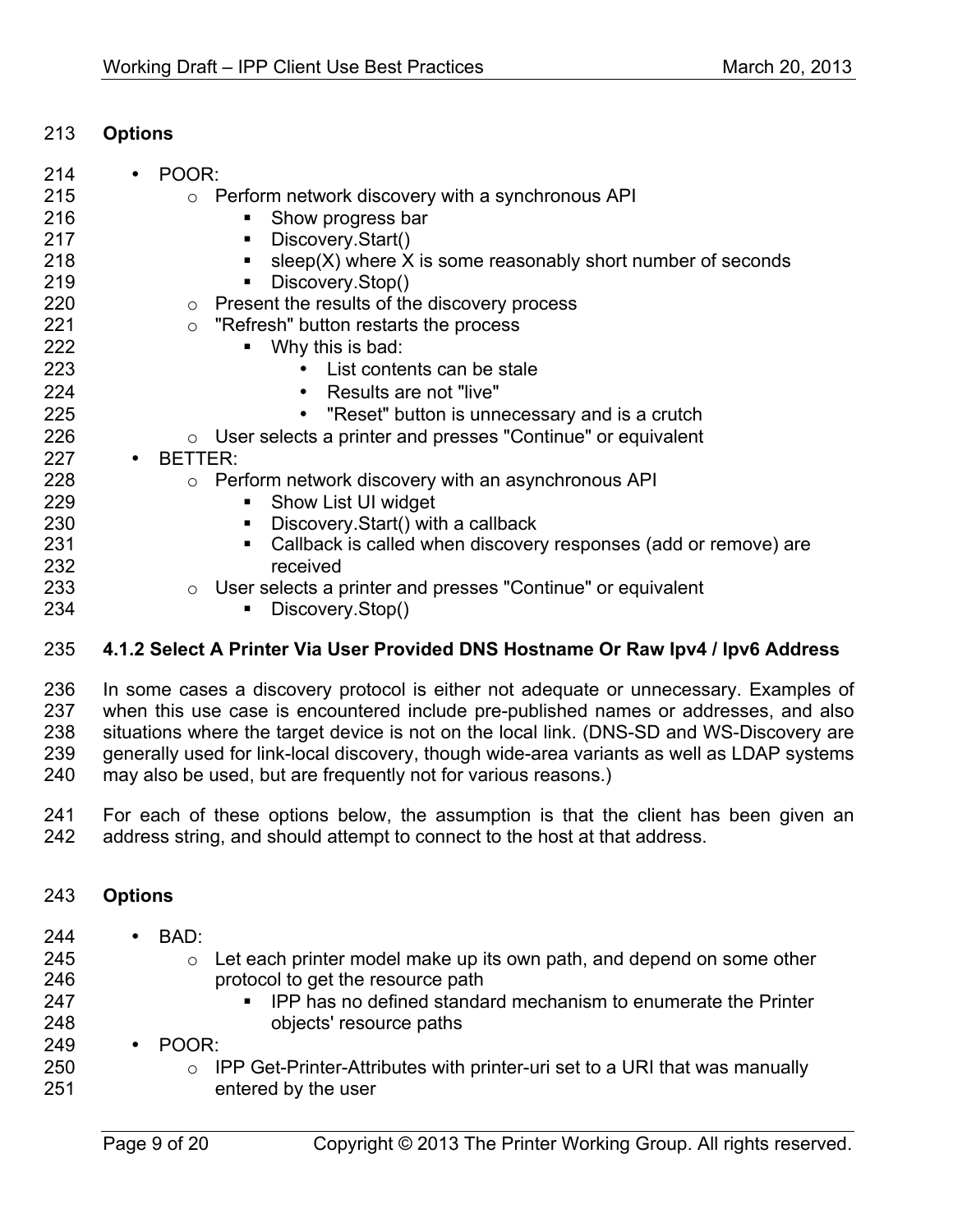| 252<br>253<br>254<br>255<br>256<br>257<br>258<br>259<br>260<br>261<br>262<br>263<br>264<br>265<br>266<br>267<br>268 | $\bullet$<br>$\bullet$<br>$\bullet$ | The "ipp" URI scheme could be used to encode the hostname and the<br>resource path<br>Having the user enter the URI exposes too many details to the user,<br>$\blacksquare$<br>including the detail about the fact that IPP is actually being used.<br>Users need not be aware of which print protocol is being used.<br>GOOD:<br>IPP Get-Printer-Attributes with printer-uri set to a well-known Printer resource<br>$\circ$<br>path<br>"/ipp/print"<br>ш<br>BETTER:<br>IPP Get-Printer-Attributes with printer-uri set to "/"<br>Examine the "printer-uri-supported" attribute; use the first URI in the list<br>$\circ$<br>IPP Get-Printer-Attributes with printer-uri set to first URI<br>$\circ$<br>BEST:<br>$\circ$ IPP Get-Services operation<br>• Coming with System Control Service<br>Is this really going to be better?<br>$\blacksquare$ |
|---------------------------------------------------------------------------------------------------------------------|-------------------------------------|------------------------------------------------------------------------------------------------------------------------------------------------------------------------------------------------------------------------------------------------------------------------------------------------------------------------------------------------------------------------------------------------------------------------------------------------------------------------------------------------------------------------------------------------------------------------------------------------------------------------------------------------------------------------------------------------------------------------------------------------------------------------------------------------------------------------------------------------------|
| 269<br>270                                                                                                          |                                     | Yes, expected to have metadata associated with each URI<br>$\bullet$<br>specifying the class of service                                                                                                                                                                                                                                                                                                                                                                                                                                                                                                                                                                                                                                                                                                                                              |
|                                                                                                                     |                                     |                                                                                                                                                                                                                                                                                                                                                                                                                                                                                                                                                                                                                                                                                                                                                                                                                                                      |

## **4.2 Validate User Access to Printer**

 Selecting a printer is misleading to the user if the user isn't allowed to use the selected printer. Therefore, access restrictions should be validated before selection confirmation

(queue creation, etc.) is done on the client system.

#### **Options**

- 276 BAD:<br>277
	- $\circ$  Do Nothing
- **The user may choose a printer but not be able to use it due to not**  having access credentials (username or password or whatever) to use 280 that printer
- GOOD:
	- $\circ$  IPP Validate-Job operation
- **Use the defaults, but provide the credentials to allow the user access** to be determined

### **4.3 Get Printer Options**

 Once the user has selected a printer, it is necessary for the print system to understand the capabilities that the printer device's print service provides. This includes what print job payload formats can be consumed by the print service, the available options and default choices, and so forth. It also includes other information about the device itself, such as its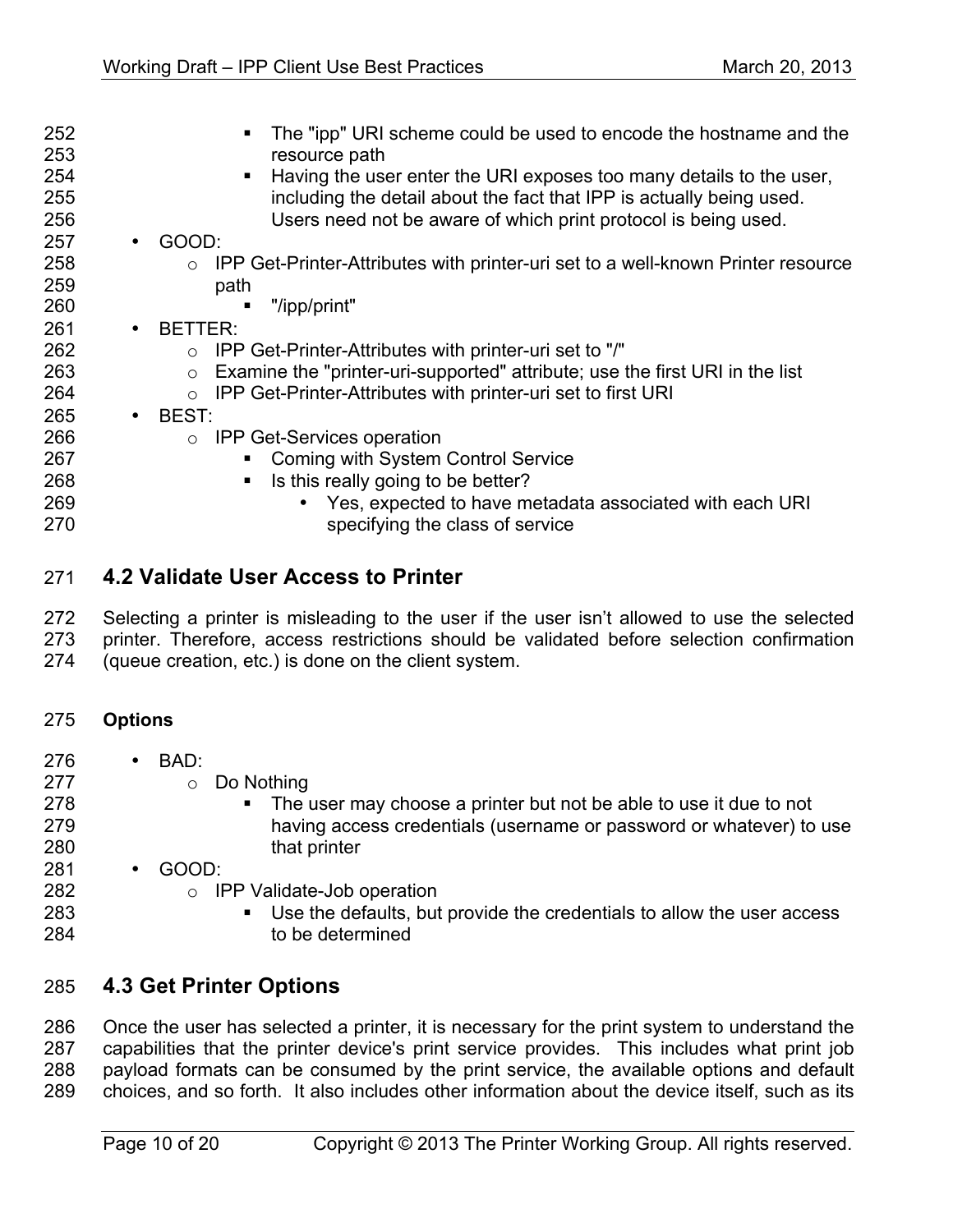290 location. Some of this is done at relationship creation time (queue creation time), perhaps<br>291 by consulting information stored statically in the printer. It may be that this information can by consulting information stored statically in the printer. It may be that this information can all be retrieved from the printer itself. This is basically the print dialog's activity between the time that the user performs an action to request that the print dialog be presented, and the time that the dialog is presented to the user, populated with the available option choices.

**Options**

| 297<br>298<br>299<br>300 |           | $\cdot$ SAD:<br>Depend on a-priori knowledge about a particular model as a way of listing<br>$\circ$<br>options for the model of device identified as the target<br>Model specific print drivers fall in this bucket |
|--------------------------|-----------|----------------------------------------------------------------------------------------------------------------------------------------------------------------------------------------------------------------------|
| 301                      | $\bullet$ | GOOD:                                                                                                                                                                                                                |
| 302                      |           | <b>IPP Get-Printer-Attributes Operation</b><br>$\Omega$                                                                                                                                                              |
| 303                      |           | Request includes no printer attributes; only operation attributes                                                                                                                                                    |
| 304                      |           | Reply will contain the job template attributes for all PDLs                                                                                                                                                          |
| 305                      |           | Client guesses at what attributes may work or not work for a given PDL, or<br>$\circ$                                                                                                                                |
| 306                      |           | uses a-priori knowledge                                                                                                                                                                                              |
| 307                      | $\bullet$ | BETTER:                                                                                                                                                                                                              |
| 308                      |           | <b>IPP Get-Printer-Attributes Operation</b>                                                                                                                                                                          |
| 309                      |           | Any specific attributes?                                                                                                                                                                                             |
| 310                      |           | Process results; decide on a PDL<br>$\circ$                                                                                                                                                                          |
| 311                      |           | IPP Get-Printer-Attributes Operation<br>$\circ$                                                                                                                                                                      |
| 312                      |           | Request includes the document-format attribute with value specifying                                                                                                                                                 |
| 313                      |           | the chosen PDL                                                                                                                                                                                                       |
| 314                      |           | Reply will contain the job template attributes appropriately filtered                                                                                                                                                |
| 315                      |           | ("colored") for that particular document-format                                                                                                                                                                      |
|                          |           |                                                                                                                                                                                                                      |

### **4.4 Check constraints between presented options**

 Printer features and options are presented typically in a print dialog. Some of these have states that have relationships with other options' states, where one cannot be in a particular state if another one is too. These are known as constraints, and they must be calculated any time the state of a control changes state. There are various ways that this can be done.

- **Options**
- POOR:
- 324 o IPP Validate-Job<br>325 **·** Every time
- Every time a control is changed, the client sends IPP Validate-Job with attribute values corresponding to current state of controls
- GOOD: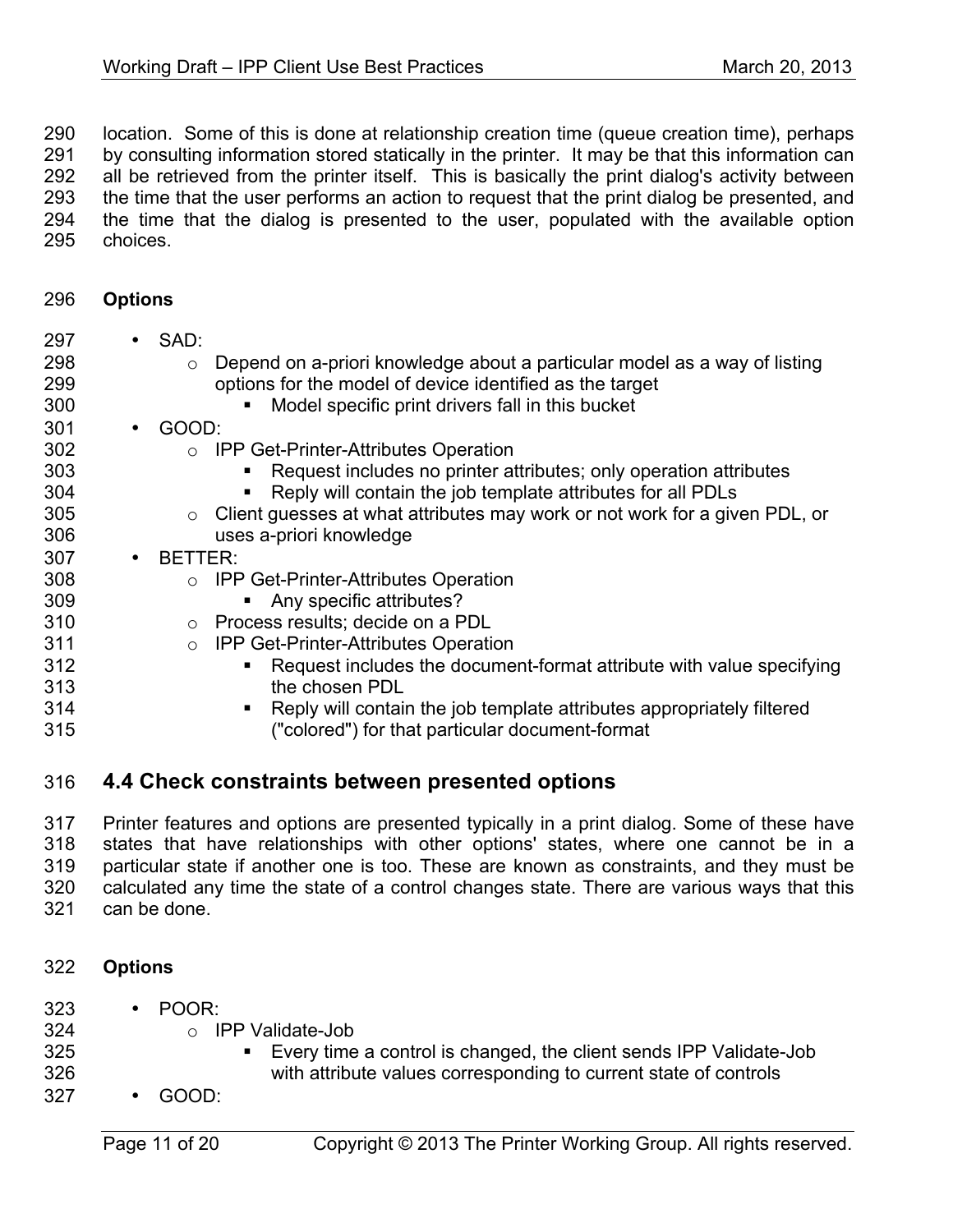| 328<br>329<br>330<br>331 | <b>IPP Validate-Job</b><br>$\bigcirc$<br>When "Print" button is pressed, confirms the job creation / submission<br>$\blacksquare$<br>will succeed (authentication, etc.)<br>• Client depends on this operation to perform constraints validation |
|--------------------------|--------------------------------------------------------------------------------------------------------------------------------------------------------------------------------------------------------------------------------------------------|
| 332                      | printer-side                                                                                                                                                                                                                                     |
| 333                      | BETTER:<br>$\bullet$                                                                                                                                                                                                                             |
| 334                      | <b>IPP Get-Printer-Attributes</b><br>$\bigcap$                                                                                                                                                                                                   |
| 335                      | Printer Object implements job-constraints-supported                                                                                                                                                                                              |
| 336                      | Printer Object implements job-resolvers-supported                                                                                                                                                                                                |
| 337                      | <local constraints="" of="" processing=""></local>                                                                                                                                                                                               |

o IPP Validate-Job

**• When "Print" button is pressed, confirms the job creation / submission** will succeed (authentication, etc.)

**• Constraints validation already handled client-side** 

## **4.5 Submitting a Print Job**

 Once the user has decided on options, the print job is generated and ultimately made available to the printer in some fashion. There are several different ways that this may occur.

#### **4.5.1 Submitting a print job with document data**

 This is the classical way that a print job is sent from the client to the print service: first a job is created, and then the job information and payload content are sent from the client to the

- print service.
	- Options
	- POOR:
	- o IPP Print-Job
	- § No pre-flight checks
	- **••** The printer may reject it but only after it has been transmitted.
	- § Better to check ticket and content types first.
	- GOOD:
		- o IPP Validate-Job
	- § Pre-flight checks the job by validating the job attributes, document type, authentication and transport encryption upgrades (if needed)
	- o IPP Print-Job
	- **•• Creates the job and sends the payload in one operation**
	- **•• However, the Job object's URI isn't usually known until the job** transmission is complete
	- **••** Doesn't work well with flow-controlled (low-end) printers
	- BETTER:
	- o IPP Validate-Job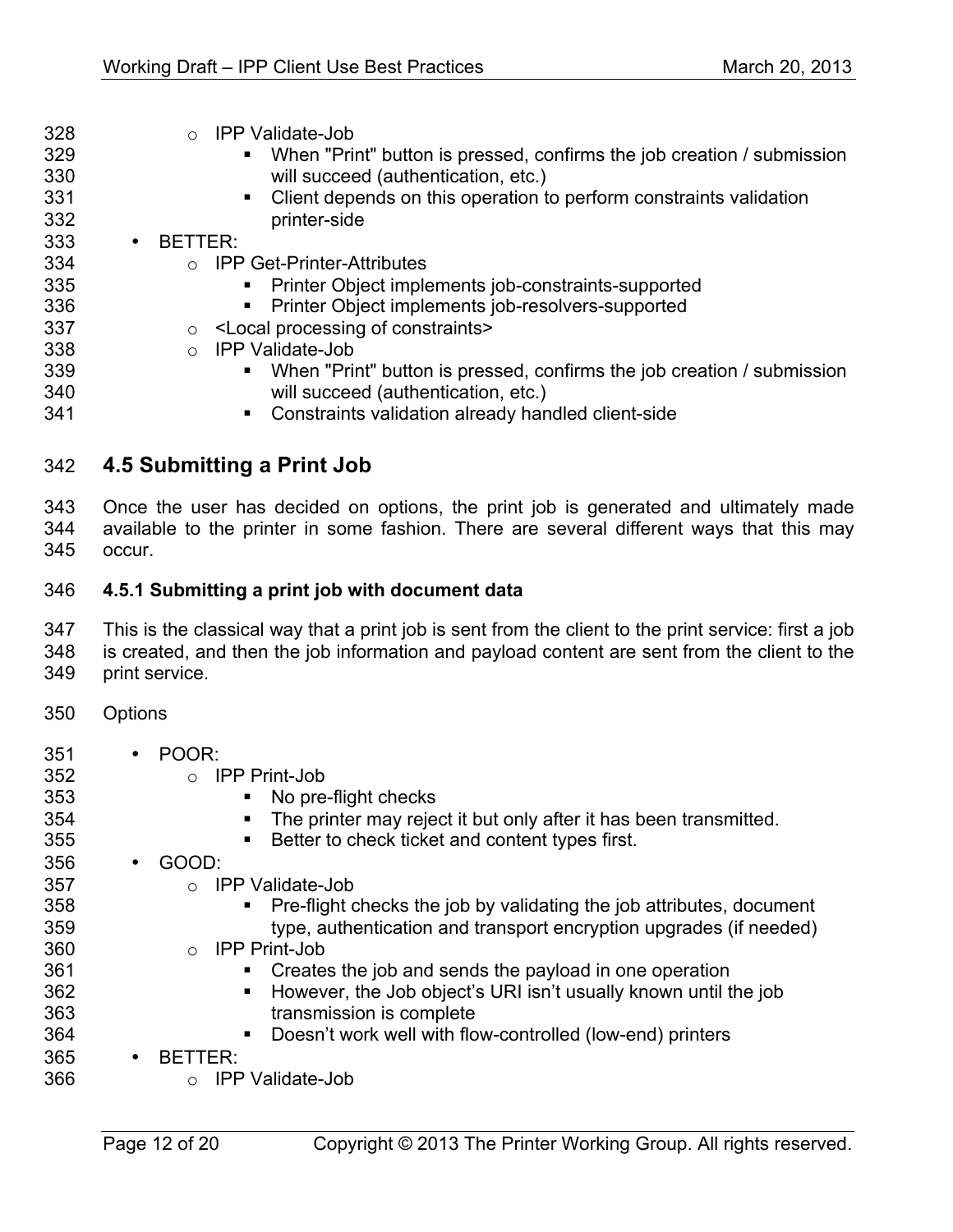| 367    | • Pre-flight checks the job by validating the job attributes and document                         |
|--------|---------------------------------------------------------------------------------------------------|
| 368    | type, authentication and transport encryption upgrades (if needed)                                |
| 369    | o IPP Create-Job                                                                                  |
| 370    | Returns immediately with the job URI for monitoring and ticket                                    |
| 371    | processing status                                                                                 |
| 372    | If there is a problem then Create-Job may fail the same as Validate-                              |
| 373    | Job would, but may not, which is why we do a Validate-Job first (so                               |
| 374    | that there isn't a zombie job there)                                                              |
| 375    | Once the job is created, the client will receive a list of the actual job<br>$\blacksquare$       |
| 376    | processing attributes from the IPP Printer.                                                       |
| 377    | Response to this operation will include xxx-actual job attributes that                            |
| 378    | could be used to detect substitutions that would be used by the Printer                           |
| 379    | Object. Observing this, the client may decide whether to cancel the                               |
| 380    | job rather than submit the document with this job. If the original job                            |
| 381    | was cancelled, the client could create another job with a new set of                              |
| 382    | attributes submitted, or error out and not submit a job at all                                    |
| 383    | Allows an opportunity to perform a Cancel-Job operation during                                    |
| 384    | document submission                                                                               |
| 385    | <b>IPP Send-Document</b><br>$\circ$                                                               |
| 386    | Payload transmission is de-coupled from the creation of the job                                   |
| 387    | Multiple documents can be sent to build up a compound job<br>٠                                    |
| 388    | Client MUST check to see if value of "multiple-document-jobs-                                     |
| 389    | supported" is "true", to see if it is OK to do multiple Send-Document                             |
| 390    | operations to the same Job object.                                                                |
| 391    | 4.5.2 Submitting a print job with document references                                             |
| $\sim$ | This is a alightly different year that a point ish is sout from the alight to the point sensing , |

 This is a slightly different way that a print job is sent from the client to the print service: a job is created and made available for retrieval by the print service, and when the print job the job information and job payload content are sent by the client to the print service.

- **Options**
- POOR:
- o IPP Print-URI
	- No pre-flight checks
- **•** Printer may reject it but only after it has been transmitted
- 400 Better to check ticket and content types first
- GOOD:
- o IPP Validate-Job
- Pre-flight checks the job by validating the job attributes and document type
- o IPP Print-URI
- **Creates the job and sends a URL to where the payload can be** retrieved in one operation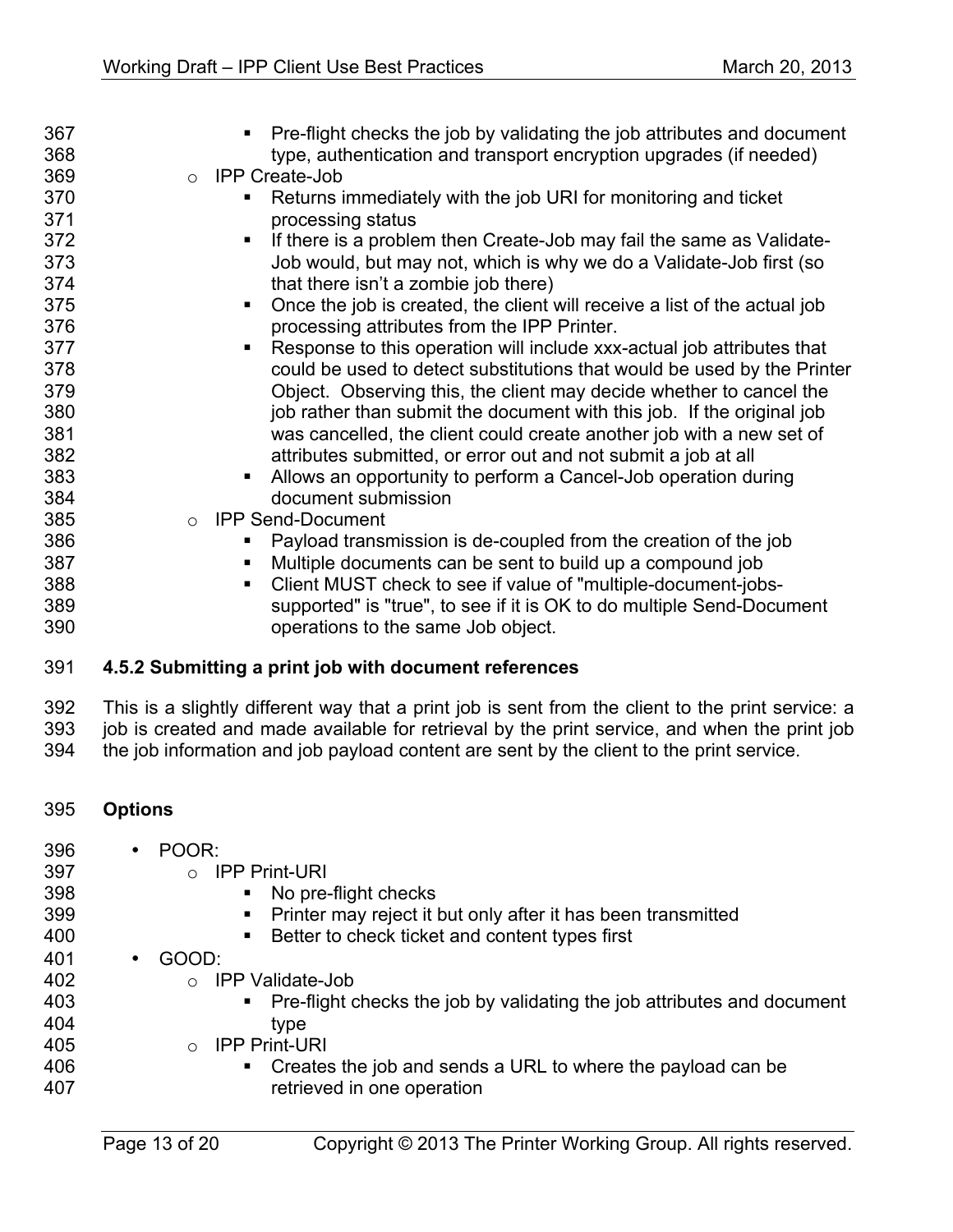| 408<br>Printer Object "pulls" the document file rather than being given it by<br>409<br>the client |  |
|----------------------------------------------------------------------------------------------------|--|
|                                                                                                    |  |
| 410<br>However, the Job object's URI isn't usually known until the job                             |  |
| 411<br>transmission is complete                                                                    |  |
| 412<br>Printer may respond with client-error-document-access-error status                          |  |
| 413<br>code, or might add document-access-error to job-state-reasons                               |  |
| 414<br>URI may not be accessible at time of processing<br>$\blacksquare$                           |  |
| 415<br>BETTER:<br>$\bullet$                                                                        |  |
| 416<br>○ IPP Validate-Job                                                                          |  |
| 417<br>Pre-flight checks the job by validating the job attributes and document                     |  |
| 418<br>type                                                                                        |  |
| 419<br>o IPP Create-Job                                                                            |  |
| 420<br>Returns immediately with the job URI for monitoring and ticket                              |  |
| 421<br>processing status                                                                           |  |
| 422<br>If there is a problem then Create-Job will fail the same as Validate-Job<br>$\blacksquare$  |  |
| 423<br>would                                                                                       |  |
| 424<br>o IPP Send-URI                                                                              |  |
| 425<br>Payload URI transmission is de-coupled from the creation of the job                         |  |
| 426<br>Printer may respond with client-error-document-access-error status                          |  |
| 427<br>code, or might add document-access-error to job-state-reasons                               |  |
| 428<br>URI may not be accessible at time of processing<br>$\blacksquare$                           |  |
| 429<br>(How to handle this appropriately? What recommendations                                     |  |
|                                                                                                    |  |

## **4.6 Monitoring print job status**

 While the print job is being processed, users may wish to know whether it is proceeding successfully, or whether there are conditions that they need to handle that are preventing processing from proceeding, such as a media jam, open covers, marking agents depleted, and so forth.

 For those options below that involve polling the Printer Object, the degree to which the option is better or worse is due in no small part to the polling frequency. The interval should be tuned so that the frequency of queries is not so great that it burdens the Printer Object or Job Object or the network, but not so small that there is an undesirable lag between when an event occurs and when the user is notified. It is certainly NOT a best practice in any case if a client is polling as fast as the network can handle traffic.

#### **Options**

- POOR:
- o IPP Get-Jobs / IPP Get-Printer-Attributes
- § Monitor the value of the printer-state attribute and the state of all jobs
- 446 Not precise; polling for status without knowing the actual job ID
- 447 Bolling is generally not desirable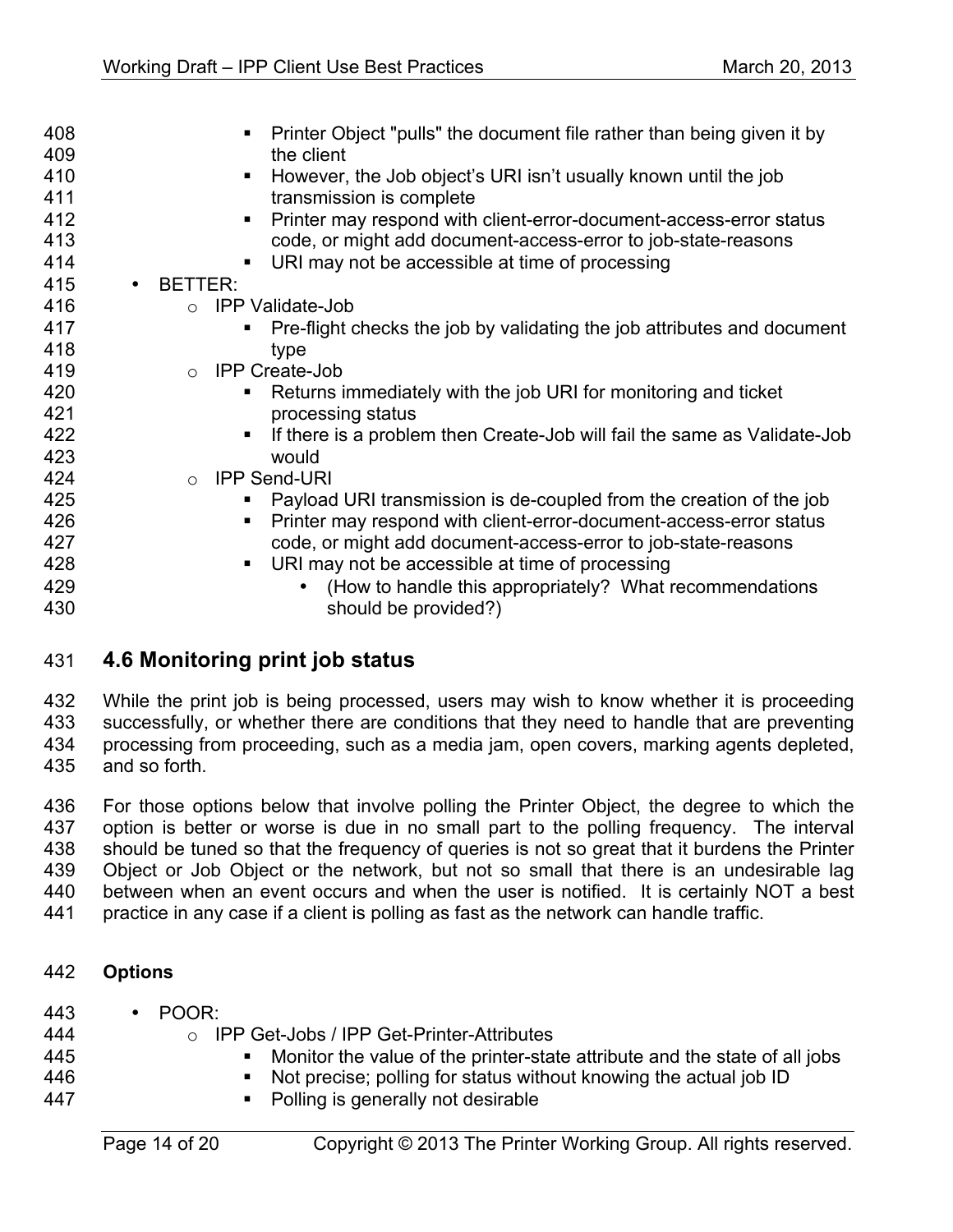| 448 | • See above regarding polling intervals                                                 |
|-----|-----------------------------------------------------------------------------------------|
| 449 | GOOD:<br>$\bullet$                                                                      |
| 450 | ○ IPP Get-Job-Attributes / IPP Get-Printer-Attributes                                   |
| 451 | Monitor the value of printer-state attribute as well as targeted<br>п                   |
| 452 | monitoring of a specific job's status                                                   |
| 453 | Polling is generally not desirable<br>п                                                 |
| 454 | • See above regarding polling intervals                                                 |
| 455 | BETTER:<br>$\bullet$                                                                    |
| 456 | IPP Create-Printer-Subscriptions / IPP Get-Notifications / IPP Get-Job-<br>$\circ$      |
| 457 | <b>Attributes</b>                                                                       |
| 458 | Asynchronous / long running queries for notifications that don't require                |
| 459 | polling                                                                                 |
| 460 | When you see that a job has completed, query the state of that job at                   |
| 461 | that time                                                                               |
| 462 | Printer state changes will be provided by subscribing to the printer;<br>$\blacksquare$ |
| 463 | subscribing to the job will provide less information and not be as                      |
| 464 | useful                                                                                  |
|     |                                                                                         |

## **4.7 Canceling a Print Job**

 It may be that the user wants to terminate a job before it has been fully processed, for whatever reason. There are things that must be done to ensure that the client has decisively cleaned up the state of the Job Object if the client is responsible for canceling the job. Clients' leaving broken Job objects on the Print service is bad behavior.

There is also a dependency between the options below and how the job was submitted.

### **Options**

- 472 BAD:<br>473
	- $\circ$  IPP Print-Job operation
- **o** Client stops sending chunks
- POOR:
	- $\circ$  IPP Print-Job operation
- 477 **deciment of Client stops sending chunks**<br>478 **o IPP Cancel-Job operation re**
- $\circ$  IPP Cancel-Job operation request for the job via a second connection, which for some printers could result in a PDL interpreter hang because the last chunk sent didn't stop on a "statement" boundary
- GOOD:
- 482 o IPP Create-Job operation<br>483 o IPP Send-Document opera
	- o IPP Send-Document operation
- **••** Potentially truncating job during Send-Document payload transmission
- o IPP Cancel-Job operation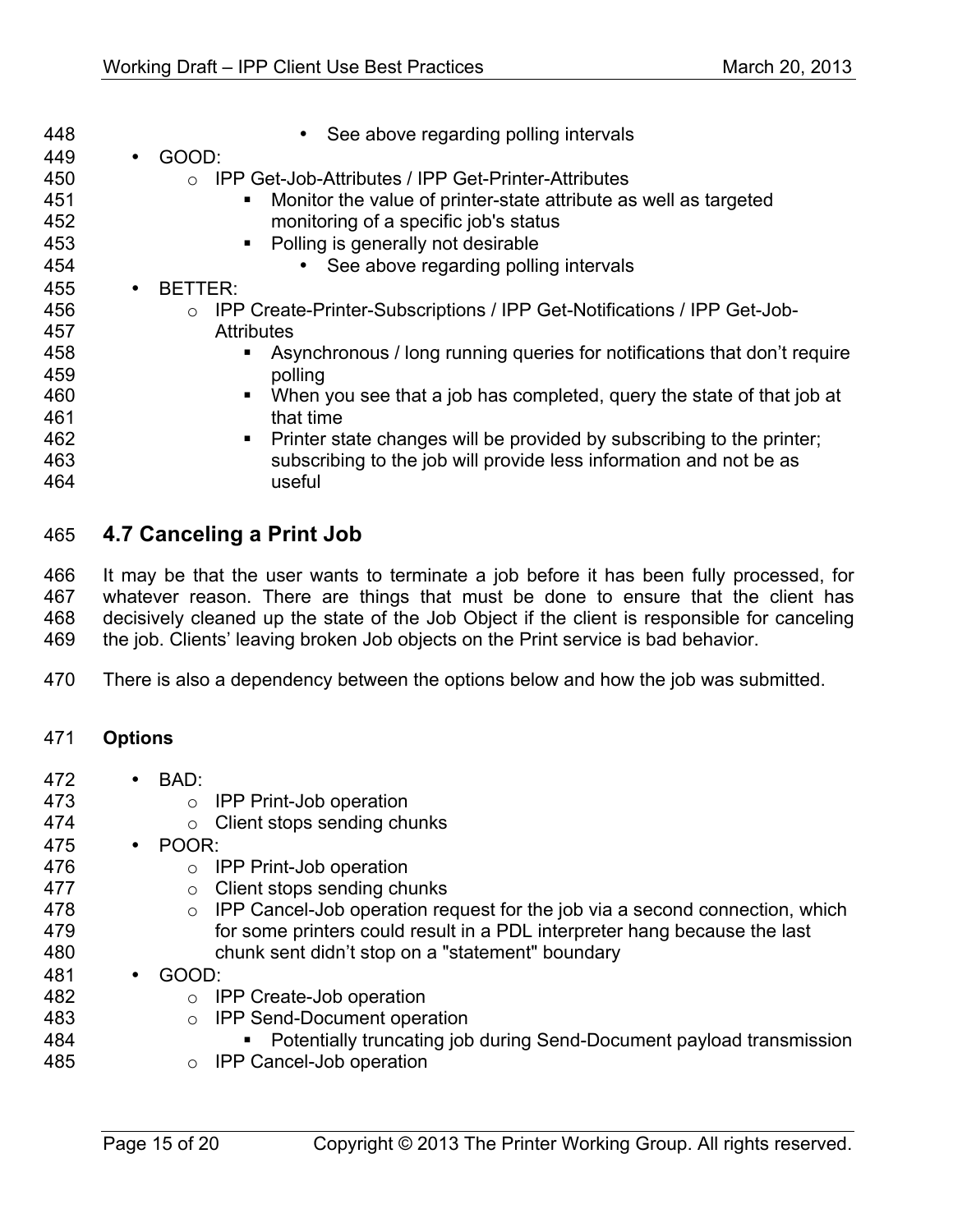## **4.8 Getting printer supplies status**

 Some administrative tasks, like checking consumables levels, are presented to end users in some cases, such as during print job status or in print dialogs. This is useful to end-users and should be supported.

**Options**

| 491 | $\bullet$ | POOR:                                                                                   |
|-----|-----------|-----------------------------------------------------------------------------------------|
| 492 |           | Don't use IPP but use some proprietary protocol or platform-specific<br>$\circ$         |
| 493 |           | extension to IPP                                                                        |
| 494 |           | The point is to use only IPP extensions based on open standards (i.e.<br>$\blacksquare$ |
| 495 |           | PWG standard) and this violates that core principle                                     |
| 496 | $\bullet$ | GOOD:                                                                                   |
| 497 |           | <b>IPP Get-Printer-Attributes</b><br>$\circ$                                            |
| 498 |           | Printer must implement JPS3 "printer-supply" attribute                                  |
| 499 | $\bullet$ | <b>BETTER</b>                                                                           |
| 500 |           | IPP Create-Printer-Subscription operation + IPP Get-Notifications operation<br>$\circ$  |
| 501 |           | <b>IPP Get-Printer-Attributes operations</b><br>$\circ$                                 |
| 502 |           |                                                                                         |

# **5. Attributes and Their Use in Operations**

 Some attributes that IPP has labeled as optional should always be used as a best practice. Below are some of these attributes and how they should be used in various contexts.

## **5.1 Explicit "document-format" Selection**

 While IPP Printer Objects provide a default document format (which is known via the document-format-default attribute), as a general principle, it is much better for a client to explicitly provide the document-format attribute with all operations relating to validating or submitting a document payload to the printer (Validate-Job, Print-Job, Send-Document).

## **5.2 Prefer "media-col" Attribute To "media" Attribute**

 Given a Printer Object that supports both "media" and "media-col" attributes, a client should prefer to include the "media-col" attribute with operations that accept one of these attributes. This is true for when "media" and "media-col" are top-level attributes as well as when "media" or "media-col" may be included within other collection attributes, such as "job-sheets", "job-error-sheet", "job-accounting-sheets", and others.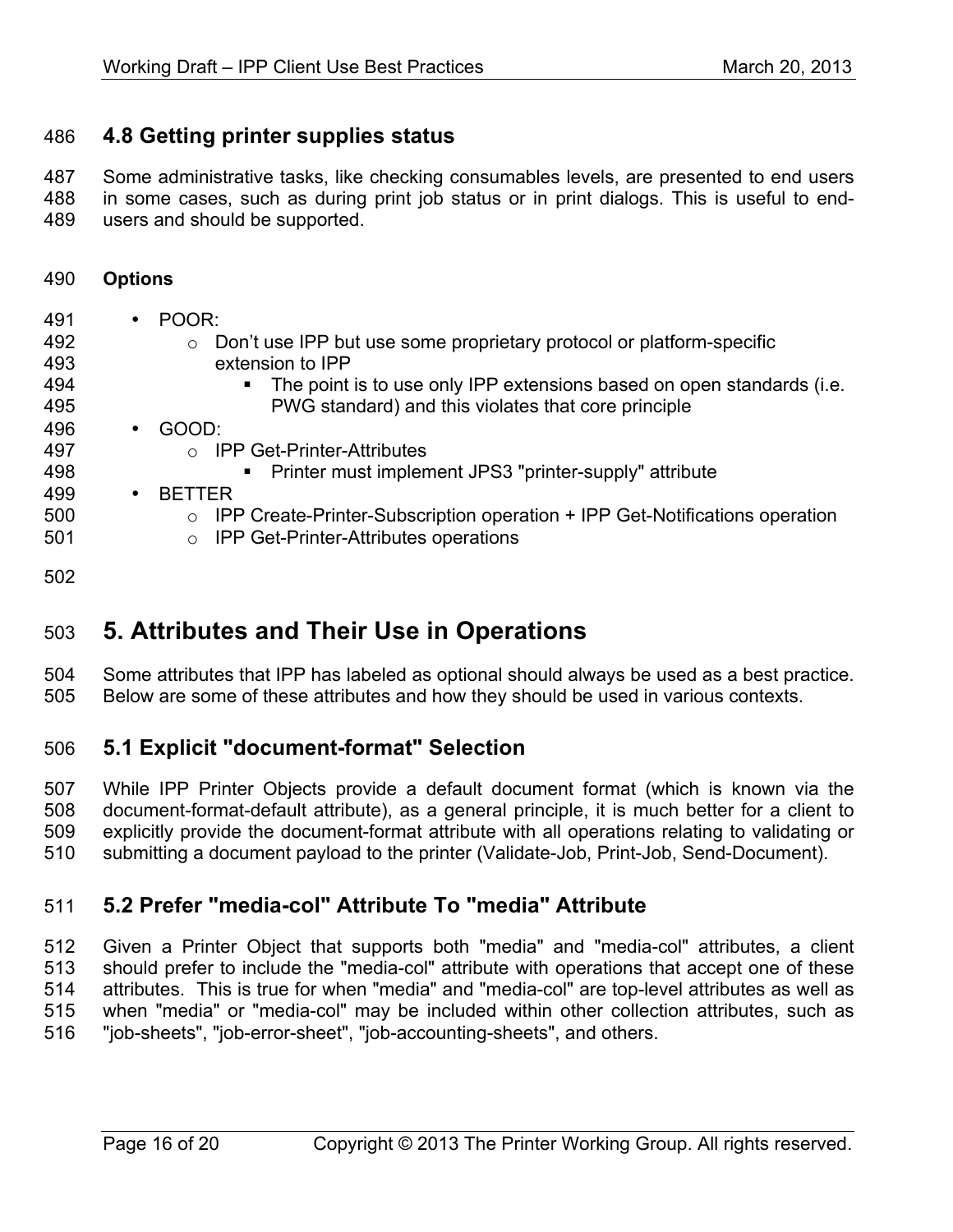# **5.3 Prefer "finishings-col" Attribute To "finishings" Attribute**

 Given a Printer Object that supports both "finishings" and "finishings-col" attributes, a client should prefer to include the "finishings-col" attribute with operations that accept one of

- these attributes.
- **5.4 Using "ipp-attribute-fidelity"**
- TBD
- **5.5 Using "pdl-override"**
- TBD

# **6. HTTP Protocol Usage**

 IPP currently uses HTTP/1.1 for its transport. IPP/2.0 and other IPP specifications have specified some of the facilities of HTTP that IPP clients and servers should support in order to provide the semantics that IPP needs to provide a great user experience. Even so, there are best practices that should be followed.

### **6.1 HTTP/1.1 Expect Header**

 As defined in [RFC 2616 "HTTP/1.1"], the "Expect" header allows the client to check with the server on the HTTP connection negotiation before sending the HTTP request payload.

- The IPP client should implement the following:
- On first request to a printer, include the "Expect: 100-continue" header.
- Wait up to 1 second for a response.
- If no response is received, remember this for the next request so that you don't have the 1-second delay; continue sending the request.
- If a 100 (continue) status code is returned, continue sending the request
- 539 If a 301 (moved permanently) or 302 (moved temporarily) status code is returned,<br>540 · Fredirect the request to the new URI \*or\* fail/report an error depending on the redirect the request to the new URI \*or\* fail/report an error depending on the security requirements of the Client (redirection is generally unexpected)
- <sup>542</sup> If a 400 (Bad Request) status code is returned, remember this (don't use Expect 543 header) and re-send the POST request. This Printer is technically non-conforming since it fails RFC 2616 requirements for a HTTP/1.1 server.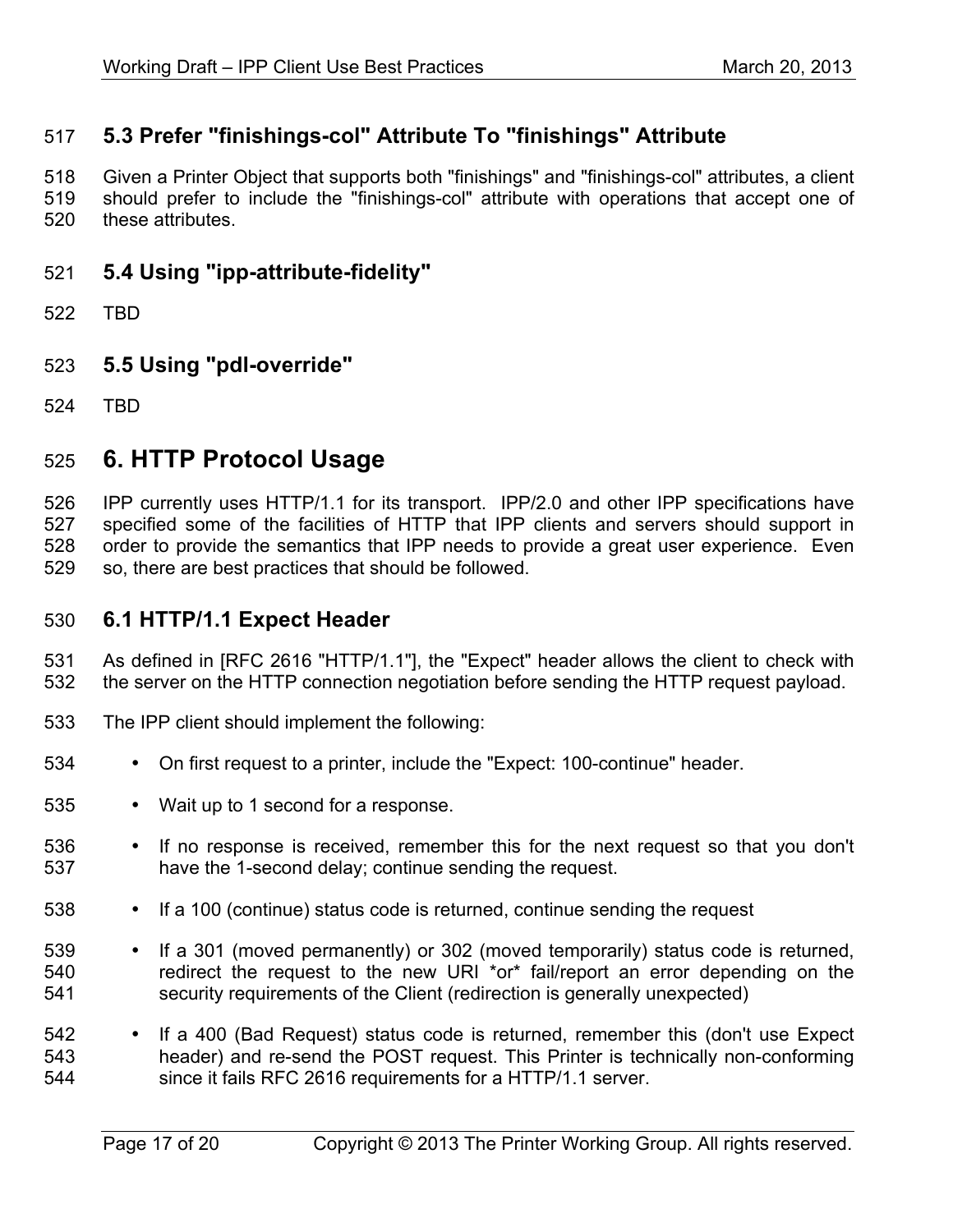- If a 401 status code is returned, re-send the POST request with the requested credentials.
- If a 403 status code is returned, fail/report an error.
- If a 426 status code is returned, send an OPTIONS \* request to upgrade to TLS, then re-send the POST request.
- 
- The IPP server should implement the following:
- 552 Return status code 403 for unauthorized client addresses when the HTTP level<br>553 authentication or authorization is not adequate authentication or authorization is not adequate
- Return status code 200 with an IPP response containing the client-error-notauthorized status code when the IPP level authentication or authorization is not adequate
- Status codes 301 and 302 are not recommended
- Return status code 400 only if problems are detected with the HTTP request itself
- Return status code 200 with an IPP response containing the client-error-bad-request status code if problems are detected with the IPP operation

# **7. Security Considerations**

- TBD
- What you might do to ensure that the documents submitted remain private
- Using the [IPPS URI]

## **8. References**

#### **8.1 Informative References**

| 567<br>568<br>569 | [PWG5100.12] | R. Bergman, H. Lewis, I. McDonald, M. Sweet, "IPP/2.0 Second<br>Edition", PWG 5100.12-2011, February 2011,<br>ftp://ftp.pwg.org/pub/pwg/candidates/cs-ipp20-20110214-5100.12.pdf               |
|-------------------|--------------|------------------------------------------------------------------------------------------------------------------------------------------------------------------------------------------------|
| 570<br>571<br>572 | [PWG5100.14] | F. Last author list or standards body, "IPP Everywhere", 5100.14-<br>2013, January 2013, ftp://ftp.pwg.org/pub/pwg/candidates/cs-<br>ippeve10-20130128-5100.14.pdf                             |
| 573<br>574<br>575 | [RFC2616]    | R. Fielding, J. Gettys, J. Mogul, H. Frystyk, L. Masinter, P. Leach, T.<br>Berners-Lee, "Hypertext Transfer Protocol -- HTTP/1.1", RFC 2616,<br>June 1999, http://www.ietf.org/rfc/rfc2616.txt |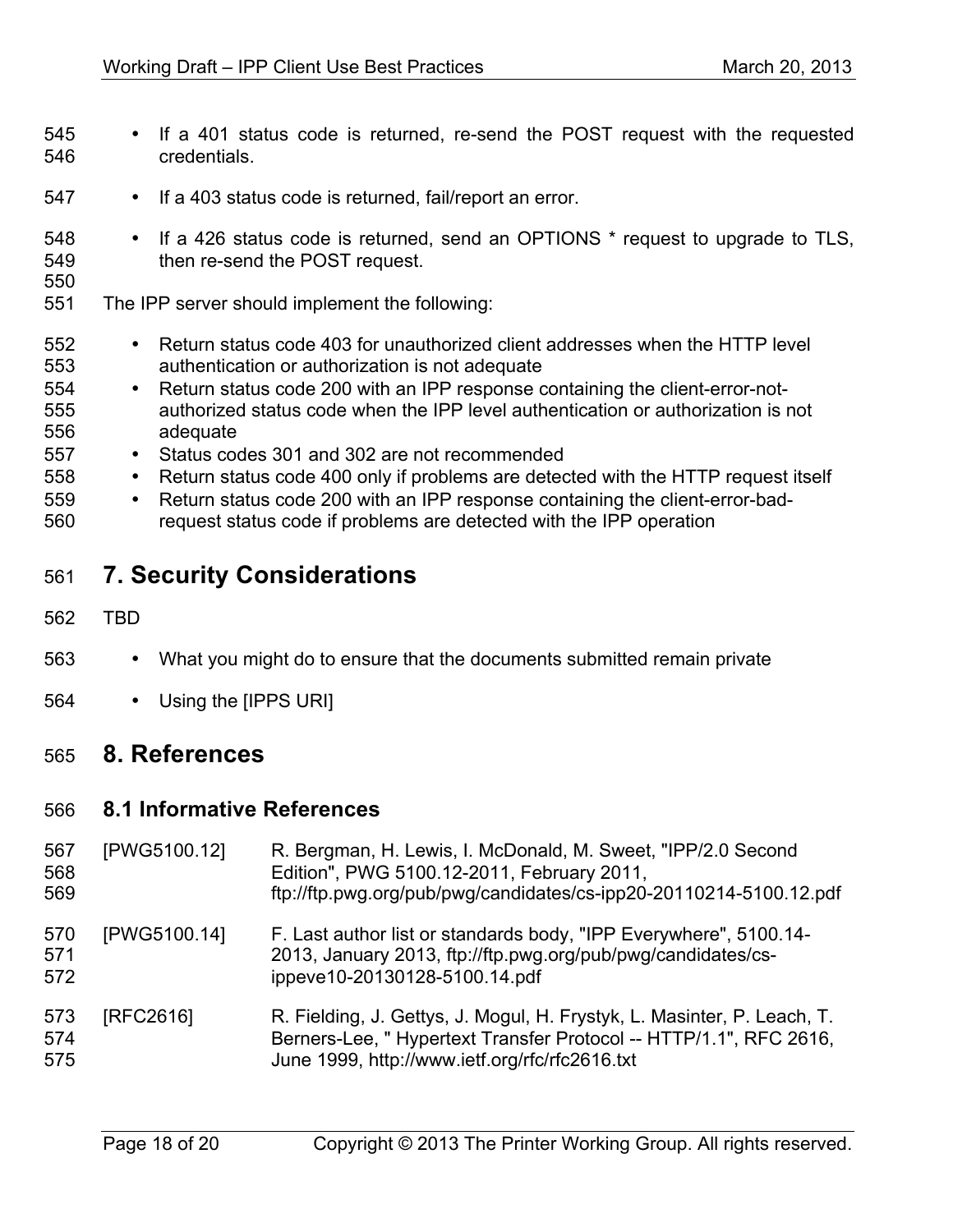| 576<br>577        | [RFC2910]   | R. Herriot, S. Butler, P. Moore, R. Tuner, J. Wenn, "Internet Printing<br>Protocol/1.1: Encoding and Transport", RFC 2910, September 2000,                                             |
|-------------------|-------------|----------------------------------------------------------------------------------------------------------------------------------------------------------------------------------------|
| 578               |             | http://www.ietf.org/rfc/rfc2910.txt                                                                                                                                                    |
| 579<br>580<br>581 | [RFC2911]   | R. deBry, T. Hastings, R. Herriot, S. Isaacson, P. Powell, "Internet"<br>Printing Protocol/1.1: Model and Semantics", RFC 2911, September<br>2000, http://www.ietf.org/rfc/rfc2911.txt |
| 582<br>583<br>584 | [RFC3196]   | T. Hastings, C. Manros, P. Zehler, C. Kugler, H. Holst, "Internet"<br>Printing Protocol/1.1: Implementer's Guide", RFC 3196, November<br>2001, http://www.ietf.org/rfc/rfc3196.txt     |
| 585<br>586        | [RFC6762]   | S. Cheshire, M. Krochmal, "Multicast DNS", RFC 6762, February<br>2013, http://www.ietf.org/rfc/rfc6762.txt                                                                             |
| 587<br>588        | [RFC6763]   | S. Cheshire, M. Krochmal, "DNS-Based Service Discovery", RFC<br>6763, February 2013, http://www.ietf.org/rfc/rfc6763.txt                                                               |
| 589<br>590        | [REFERENCE] | F. Last author list or standards body, "Title of referenced document",<br>Document Number, Month YYYY, URL (if any)                                                                    |
| 591               |             |                                                                                                                                                                                        |

# **9. Authors' Addresses**

- Primary authors:
- Smith Kennedy
- Hewlett-Packard Co.
- 11311 Chinden Blvd. MS 506
- Boise, ID 83714
- smith.kennedy@hp.com
- The authors would also like to thank the following individuals for their contributions to this white paper:
- Evan Williams Kentucky State Board of Recreation

# **10. Change History**

- **10.1 February 5, 2013**
- Initial revision.